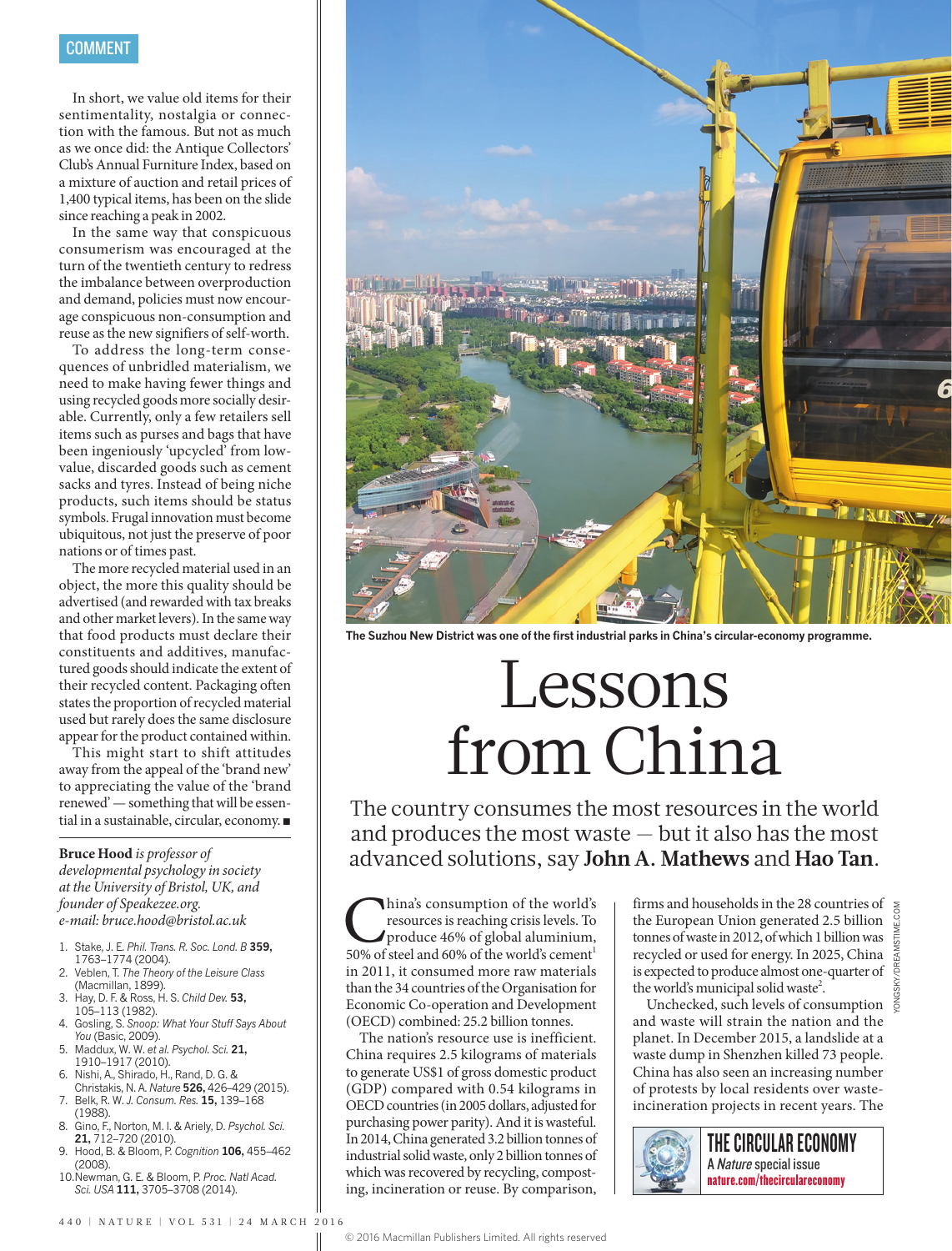geopolitical costs could soar as China becomes more dependent on imported resources from unstable parts of the world. Fuels and minerals accounted for 30% of the total cost of China's imports in 2012, compared with just over 5% in 1990.

The country is taking action. For the past decade, China has led the world in promoting the recirculation of waste materials through setting targets and adopting policies, financial measures and legislation. The ultimate goal is a 'circular economy' — closing industrial loops to turn outputs from one manufacturer into inputs for another. This approach reduces the consumption of virgin materials and the generation of waste.

Progress has been modest and the obstacles to transforming the economy are formidable. Western countries have struggled for decades to get companies to collaborate along a supply chain. China has the advantage that more than half of its manufacturing activities are conducted in industrial parks and export processing zones. Targeting these parks is beginning to slash the intensity of China's resource use.

For example, the Suzhou New District is a 52-square-kilometre region for technological and industrial development near Shanghai, where around 4,000 manufacturing firms operate. There, manufacturers of printed circuit boards use copper that is recovered from waste from elsewhere in the park, rather than using virgin copper produced by mining firms<sup>3</sup>.

No other country has such ambitions. Germany and Japan have comprehensive plans for recycling (through Germany's Closed Substance Cycle and Waste Management Act of 1996 and Japan's 2000 Fundamental Law for Establishing a Sound Material-cycle Society). The European Commission announced a Circular Economy Package in December 2015 but has yet to implement it.

The United States has hundreds of corporate recycling initiatives (including those of the machinery company Caterpillar and Interface, a carpet manufacturer). The United States also has a handful of regional programmes such as the Zero Waste scheme in San Francisco, California. Other initiatives involving closing loops to attain 'industrial symbiosis'4 — in which waste products of one firm become the raw materials of another are in place in Yokohama, Japan; in Ulsan, South Korea; and in Kwinana, Australia<sup>5</sup>. All these are limited in their impacts and scale.

#### AMBITIOUS PLANS

Chinese interest in the circular economy was piqued in the 1990s<sup>6</sup> by Germany and Japan's recycling laws. In 2005, China's State Council issued a policy paper (see go.nature. com/cnozhg; in Chinese) recognizing the economic and environmental risks of the

nation's heavy resource exploitation, and acknowledging the circular economy as the principal means of dealing with them. The country's planning agency, the National Development and Reform Commission (NDRC) and bodies such as the Ministry of Environmental Protection have since developed circular-economy principles and promoted exemplars of industrial symbiosis, such as at the Rizhao Economic and Technology Development Zone<sup>7</sup>.

Taxation, fiscal, pricing and industrial policies were introduced. A fund was allocated to support the conversion of industrial parks into eco-industrial agglomerations. Tax breaks were provided to enterprises in

# *"China has led the world in promoting the recirculation of waste materials."*

the reuse sector. To finance the initiatives through concessionary loans or direct capital financing, the NDRC joined with financial regulators

including China's central bank and its banking and securities regulatory commissions.

A whole chapter in the country's 11th Five-Year Plan (for 2006–10) was devoted to the circular economy. And a 2008 circulareconomy 'promotion law' demanded that local and provincial governments consider such issues in their investment and development strategies. Targets were enacted for the coal, steel, electronics, chemical and petrochemical industries. The circular economy was upgraded to a national development strategy in the 12th Five-Year Plan  $(2011-15)$ .

Objectives included reusing 72% of industrial solid waste by 2015 and raising resource productivity (economic output per unit resources used) by 15%. The plan laid out a three-pronged '10–100–1,000' strategy:

10 major programmes focusing on recycling industrial wastes, conversion of industrial parks, remanufacturing, urban mining, and the development of waste-collection and recycling systems; 100 demonstration cities such as Suzhou and Guangzhou; and 1,000 demonstration enterprises or industrial parks nationwide. In 2012, the NDRC and the finance ministry called for 50% of national industrial parks and 30% of provincial ones to complete circular-economy transformation initiatives by 2015, with an aim of achieving close to zero discharge of pollutants.

In 2013, the State Council released a national strategy for achieving a circular economy — the first such strategy in the world. Further targets for 2015 included increasing energy productivity (GDP per unit energy) by 18.5% relative to 2010, raising water productivity by 43%, and for the output of the recycling industry to reach 1.8 trillion yuan (US\$276 billion) compared with 1 trillion yuan in 2010. Others include reusing at least 75% of coal gangue (worthless rock present in deposits) from coal mining or 70% of pulverized fuel ash, a product of coal combustion, from electricity generation.

Some of these targets have been extended in China's 13th Five-Year Plan, which was published this month.

#### REPORT CARD

How has China done? Last year, its National Bureau of Statistics analysed<sup>8</sup> progress since 2005 on four measures: resource intensity (resources used per unit GDP), waste intensity (waste per unit GDP), waste recycling rate and pollutant treatment rate.

By 2013, resource intensity and waste intensity had improved by 34.7% and 46.5%, respectively, a clear sign that resource consumption (of metal, water,

#### CONSUMPTION PROBLEM

China's economy consumes more and more materials each year (**a**). But as the country becomes more efficient, it uses fewer resources for each dollar of gross domestic product generated (a measure known as resource intensity; **b**).